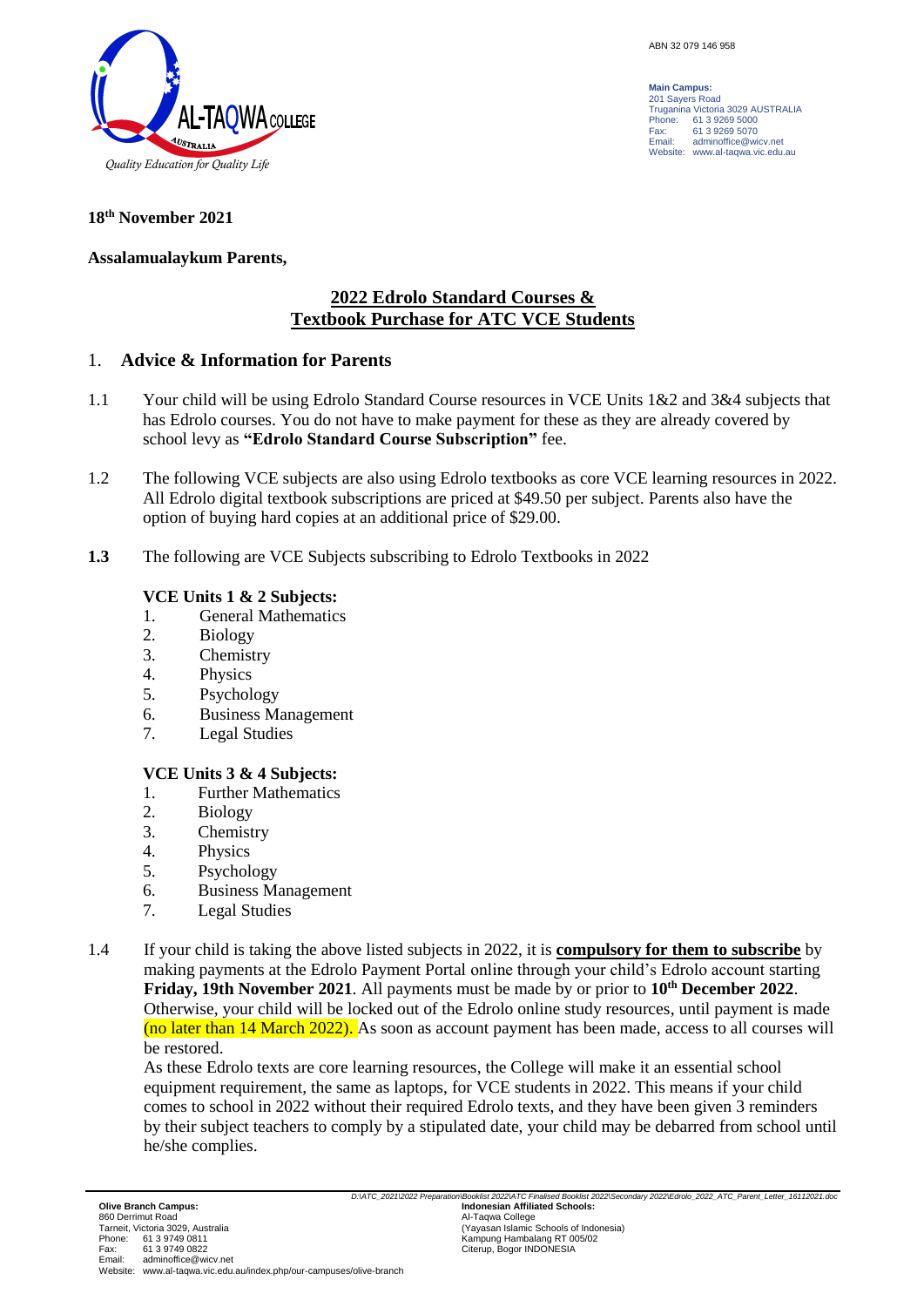## **2. About Edrolo Online Study Resources**

## **2.1 What is the Edrolo Standard Course Resource?**

It is an online resource that provides interactive videos, exam questions and learning resources for Year 11 and 12 students. Edrolo is currently used by 1,000+ schools and 100,000+ students. You can find out more about how Edrolo will support your child in their VCE in this short video[:](http://edrolo.com.au/parents/) [edrolo.com.au/parents/](http://edrolo.com.au/parents/)

Our school will use Edrolo as a teaching and learning tool to further enhance what is covered in class. Our teachers will use Edrolo for:

- prescribed holiday homework
- pre-class work
- post-class consolidation
- assessment preparation and exam revision
- student self-study
- student feedback

# **2.2 Edrolo's Textbooks**

Edrolo publishes textbooks that go far beyond the traditional textbooks we are familiar with. The main features of the Edrolo textbook include:

- Exam-style questions to help prepare students throughout the year.
- Answers for every question plus corresponding checklists to support student understanding.
- Video solutions accompanying all textbook questions, recorded by expert educators to guide students to understand what is required to answer the questions.
- Extra support with homework! There are loads of videos which are accessible 24/7 to help your child understand what they need to know for a SAC or exam.
- Data that is accessible by the teacher to help them better understand the next steps in your child's learning.

# **2.3 How do I pay via the Edrolo Payment Portal for my child's access?**

Please see below instructions on how your child can activate their Edrolo account in order to access the Payment Portal to complete payment.

*Parents, please ensure payment is made by or prior to 10th December 2021, as your child will have homework and classwork to complete on Edrolo through Term 4 and the summer break.*